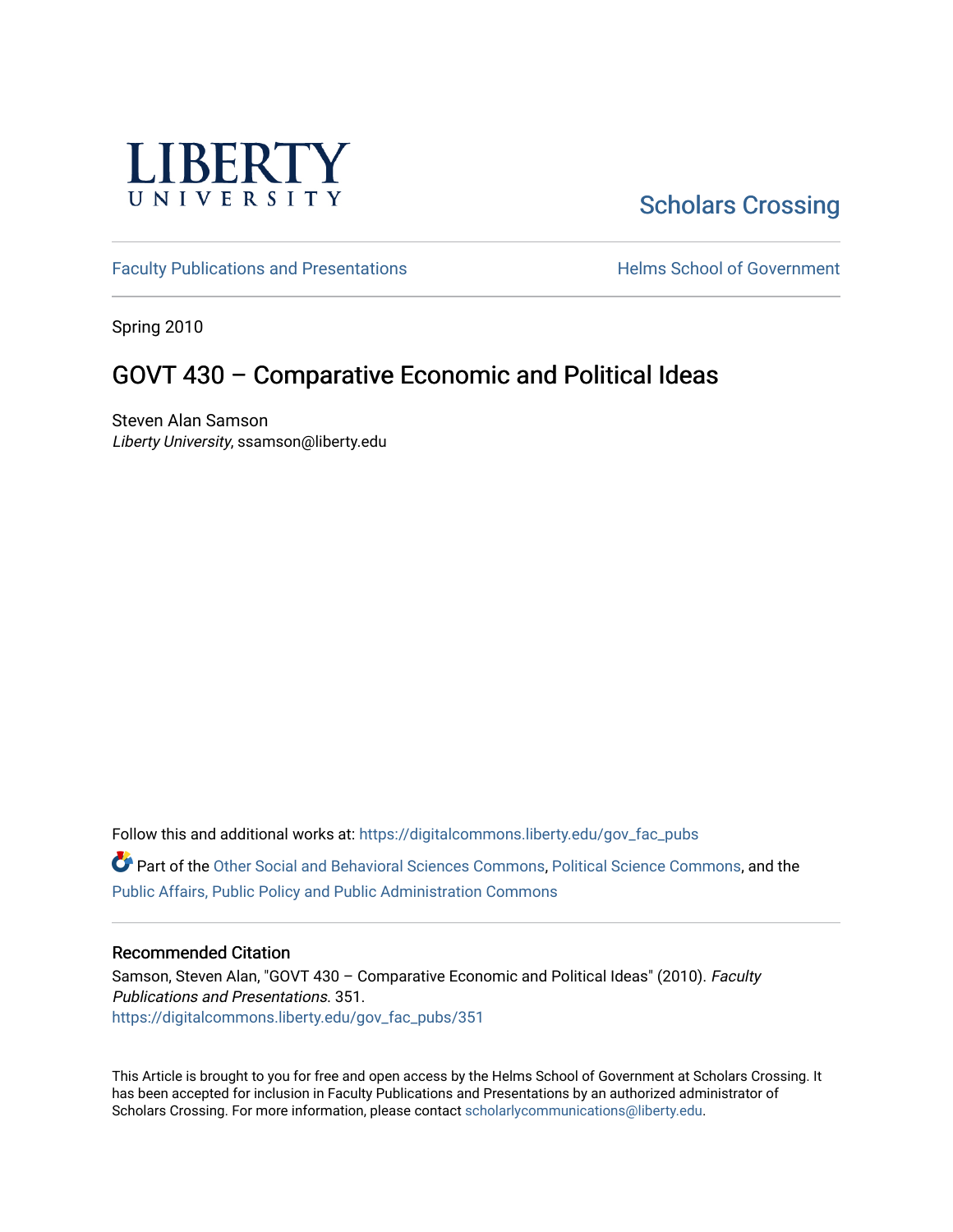## **LIBERTY UNIVERSITY GOVT 430 – COMPARATIVE ECONOMIC AND POLITICAL IDEAS Spring Semester 2010**

#### **Dr. Steven Alan Samson**

[ssamson@liberty.edu](mailto:ssamson@liberty.edu) 434-592-3689 SLAB 133 **Office Hours** MWF 08:50-09:40, 14:55-15:45, R 3-5; and by appointment

**I. Course Description** A comparison of capitalism, socialism and communism, emphasizing the ideas and ideologies that are struggling today across the world. Special attention will be given to selected European and American political, economic, and cultural theorists.

In many ways, this course builds on GOVT 490, which focuses on the close reading of texts (Dialectic). This course continues in the same vein but also adds the last dimension of the Trivium, Rhetoric, in which the focus shifts to independent research, presentation, and writing as well as collaborative efforts that involve critical evaluation and the discussion of readings and papers. A more appropriate title for the course would be Ideas Have Consequences, the title of one of the founding works of American conservatism by Richard M. Weaver.

- **II. Rationale** This course directly supports Aims 1-11 of the Liberty University Statement of Purpose.
- **III.** Prerequisite Statement GOVT 200 or GOVT 220; GOVT 490 is strongly recommended.

It is the student's responsibility to make up any prerequisite deficiencies, as stated in the Liberty University Catalog, which would prevent the successful completion of this course.

## **IV. Materials List**

#### **Purchase**:

Evans, M. Stanton. The Theme Is Freedom [E] Samson, Steven Alan. Comparative Economic and Political Ideas [C] Schumaker, Paul, et al. Great Ideas/Grand Schemes [G] (Available through Amazon)

#### **On-Line**

Heritage Foundation: Indivisible: <http://www.heritage.org/LeadershipForAmerica/upload/Indivisible107.pdf?tr=y&auid=5537356>

## **Optional**:

Piereson, James. Camelot and the Cultural Revolution [P]

## **Available for Research**:

DeSoto, Hernando de. The Mystery of Capital East, John P. The American Conservative Movement: The Philosophical Founders Kirk, Russell. America's British Culture and The Conservative Constitution Kuehnelt-Leddihn, Erik von. Leftism \_\_\_\_\_\_\_\_. Liberty or Equality Lippmann, Walter. The Good Society Nash. George H. The Conservative Intellectual Movement in America Since 1945 Panichas, George A., ed. Modern Age: The First Twenty-Five Years Schumaker, Paul, *et al.* Ideological Voices Scruton, Roger. A Political Philosophy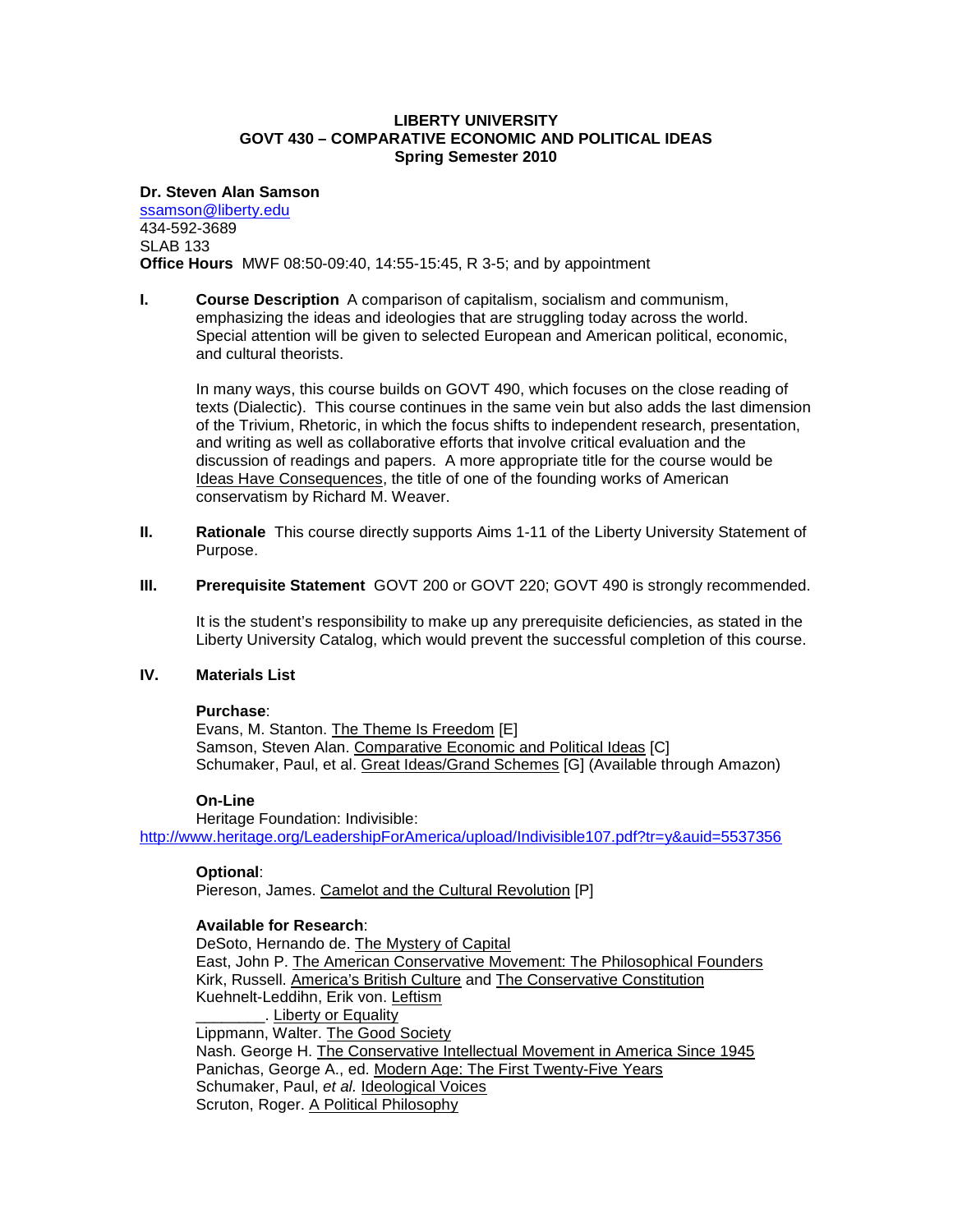## **Subscribe:**

Intercollegiate Studies Institute:

- A free subscription to the INTERCOLLEGIATE REVIEW

- One year free of NATIONAL REVIEW DIGITAL

- Plus your choice of one year free of either MODERN AGE or UNIVERSITY BOOKMAN (which are two of ISI's other journals).

<https://secure.isi.org/isi/memupdate.aspx?option=1&promo=nro&referid=20-4662-76513>

## **Websites:**

Murphey, Dwight D. <http://www.dwightmurphey-collectedwritings.info/>

## **Periodicals:**

[www.amconmag.com](http://www.amconmag.com/) (Pat Buchanan: Old Right)

<http://www.commentarymagazine.com/> (John Podhoretz: Jewish, neo-conservative) <http://www.firstthings.com/>(Richard John Neuhaus: Catholic conservative) <http://www.humanevents.com/> (conservative political news weekly) <http://www.nationalreview.com/> (William F. Buckley, Jr.: conservative) <http://www.hoover.org/publications/policyreview> (Hoover Institution: Policy Review) <http://home.wi.rr.com/rickgardiner/primarysources.htm> (Rick Gardiner) <http://www.tnr.com/> (The New Republic: liberal) <http://www.touchstonemag.com/> (Touchstone: A Journal of Mere Christianity) <http://www.townhall.com/> (comprehensive site for conservative policy and politics) <http://www.kirkcenter.org/index.php/bookman/> (Russell Kirk: University Bookman) <http://www.weeklystandard.com/> (William Kristol, Fred Barnes: neo-conservative)

## **V. Learning Outcomes**

- 1. The student will be exposed to a variety of concepts and social science approaches to the study of economic and political ideas.
- 2. The student will learn how to identify, analyze and evaluate the presuppositional bases of modern economic and political ideas and ideologies.
- 3. The student will thereby become better equipped to understand, participate in, and evaluate domestic and international political processes.

## **VI. Assignments/Requirements**

- 1. **Readings** Each student is responsible for completing reading assignments **prior** to class and should keep a loose leaf notebook of class materials.
- 2. **Class Participation** is an essential part of class. Textbook chapters, collateral readings, and current events will be the subject of class commentary and discussions. **All electronic devices are to be left off during class unless otherwise specifically permitted.**

## **VII. Grading Policies**

1. **Tests** Students will be tested on the lecture and reading material through a series of four tests (each of which represents 15% of the grade) that are to be taken at the scheduled time. The final exam (15%) will be a comprehensive take-home essay and short answer test due on the scheduled final exam date. Except for excused absences due to university-sponsored events, they must be taken in class at the scheduled time. Other arrangements must be made **in advance** for these exceptions. Students who will be absent due to illness, family emergency, or some university sponsored activity must notify the professor by e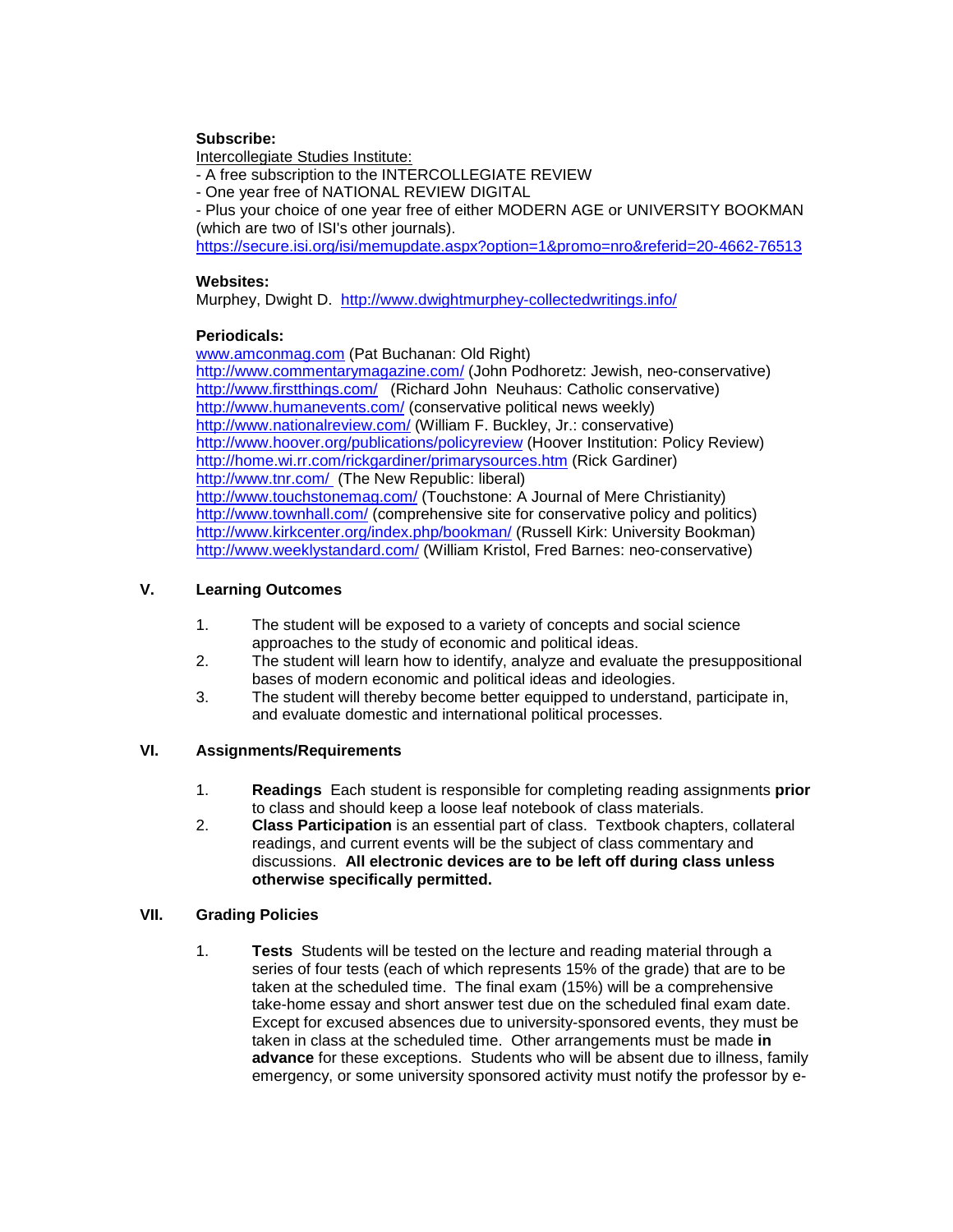mail **before the test**. Students are eligible only for one make-up test and one substitute test at the end of the term.

- 2. **Term Paper** Each student will be responsible for, first, writing a 10-15 page term paper that reviews a key work of a modern economic or political thinker (with an annotated bibliography of at least fifteen primary and secondary sources by or about the thinker); and, second, presenting to the class a biographical sketch and an overview of the key work. The paper and presentation represent 25% of the grade.
- 3. **Procedure for Preparing and Presenting the Term Paper**: If any students wish to pool their interests and resources, I would encourage them to develop group projects. Two suggestions come immediately to mind. First, using J. Budziszewski's Evangelicals in the Public Square, you may select and read a key work by one of the four thinkers featured in the book: Carl F. H. Henry (*The Uneasy Conscience of Modern Fundamentalism*), Abraham Kuyper (*The Stone Lectures: Calvinism in Politics*), Francis Schaeffer (*A Christian Manifesto*), and John Howard Yoder (*The Politics of Jesus*). Alternatively, you may focus on a thinkers, such as Roger Scruton (*A Political Philosophy, The Meaning of Conservatism*, *Gentle Regrets*), René Girard (*I See Satan Fall Like Lightning*, *The Scapegoat*), Russell Kirk (*The Conservative Constitution*, *The Sword of Imagination*), Erik von Kuehnelt-Leddihn (*Leftism*, *Liberty or Equality*, *The Timeless Christian*) James V. Schall (*The Order of Things*, *The Regensburg Lecture*, *On the Unseriousness of Human Affairs*), or Pierre Manent (*A World Without Nations?*, *Modernity and Its Discontents*) . Each student will be expected to read biographical material and make presentations on separate works by or about the author. As a third option, individual projects are also welcomed. Two collections of reviews of conservative thinkers worth perusing are Reading the Right Books (2007), edited by Lee Edwards (Heritage Foundation), and The Conservative Bookshelf (2005) by Chilton Williamson, Jr. In addition, there is also a collaborative dimension to this assignment that will involve at least two other class members. First, each must read and critique at least two papers written by fellow class members, checking them for grammar, spelling, and content. Second, each must serve as a reader/discussant on two papers and be prepared to make substantive comments on at least one paper that is being presented. Where a group of students collaborate on one thinker, it would be appropriate to have a panel discussion. Panels will follow after individual presentations because, in such cases, more than one day is likely to be required. By Friday, **February 13**, when choices should be made, the class should already be familiar with short works by several of these thinkers. For the body of the paper, only one person may be assigned to one key work on a first come, first served basis. Furthermore, no key work should be less than 100 pages in length and no key work should be used as a textbook at Liberty University. Three copies of a typed, 4-6 page abstract or summary (the first draft) should be completed and turned in to the professor by Friday, **March 6**, along with primary and secondary source references (your initial bibliography). Please use the Chicago Manual of Style, which is available on-line as well as on Microsoft Outlook 2007.
- 4. The **Final Paper** should include an annotated bibliography with a minimum of fifteen entries (at least six of them books). It should also include both primary and secondary sources. Please identify by call number which of these works are available in the library. Please also identify those sources which are available on internet. Three hard or soft copies of the final draft of the paper should be given to the professor by Monday, **April 20**. Presentations and panel discussions take up the last three weeks of class. During the research and writing phase of the course, we will not always assemble for class, but progress reports and other communication via Blackboard or in class are strongly encouraged. Each presenter will have 25-30 minutes.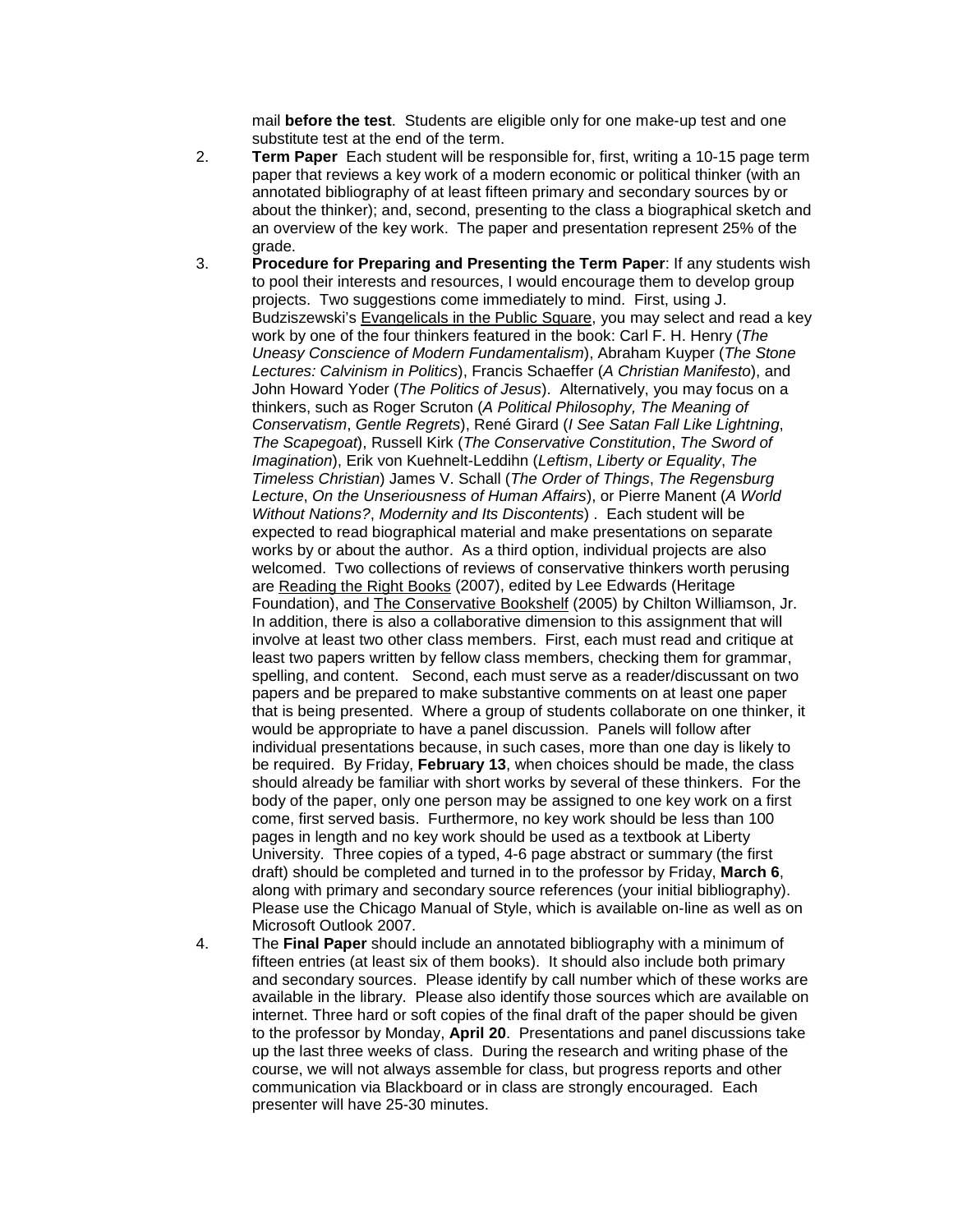5. **Notebooks** will be available on several notable figures, including Roger Scruton, Pierre Manent, Fjordman, Francis Fukuyama, René Girard, Samuel P. Huntington, Erik von Kuehnelt-Leddihn, James Kurth, Peter Augustine Lawler, Bernard Lewis, Kenneth R. Minogue, James V. Schall, Spengler, and an assortment of others.

#### **Suggested Thinkers and Books (More in the Bibliography)**

Barzun, Jacques. From Dawn to Decadence: From 1500 to the Present (2000) Bénéton, Philippe. Equality by Default (2004) Bloom, Allan. The Closing of the American Mind (1987) Brown, Harold O. J. The Sensate Culture (1996) Buckley, William F., Jr. God and Man at Yale (1951) Bukovsky, Vladimir. To Build a Castle: My Life as a Dissenter (1978) Budziszewski, J. Evangelicals in the Public Square (2006) Burgess, John W. Recent Changes in American Constitutional Theory (1923) Burnham, James. Suicide of the West (1964) Codevilla, Angelo. No Victory, No Peace (2005) Federici, Michael P. Eric Voegelin (2002) Finkielkraut, Alain. In the Name of Humanity (2000) Girard, René. The Girard Reader (1996) <http://www.cbc.ca/ideas/features/girard/> Harris, Lee. The Suicide of Reason (2007) Hastings, Adrian. The Construction of Nationhood (1997) Hayek, F. A., The Road to Serfdom (1944) or The Constitution of Liberty (1960) Hebden Taylor, E. L. (Stacey). The New Legality (1967) <http://www.contra-mundum.org/books/NewLegality.pdf> <http://www.allofliferedeemed.co.uk/hebdentaylor.htm> Hoffer, Eric. The True Believer (1951) Kirk, Russell. The Sword of Imagination (1995) or The Conservative Mind (1953) Kuehnelt-Leddihn, Erik von. Leftism (1974) or The Timeless Christian (1976) [http://www.geocities.com/wuestenpauli/opapa\\_neu/opapa\\_start.htm](http://www.geocities.com/wuestenpauli/opapa_neu/opapa_start.htm) Lawler, Peter Augustine. Aliens in America (2002) or Stuck with Virtue (2005) Lewis, C. S. The Abolition of Man (1947) **and** That Hideous Strength (1946) Machen, J. Gresham. Christianity and Liberalism (1923) [http://www.biblebelievers.com/machen/machen\\_introduction.html](http://www.biblebelievers.com/machen/machen_introduction.html) Mahoney, Daniel J. Aleksandr Solzhenitsyn (2001) Manent, Pierre. The City of Man or Modern Liberty and Its Discontents (1998) Milosz, Czeslaw. The Captive Mind (1953) Nisbet, Robert. The Quest for Community (1952) Ortega y Gasset, José, The Revolt of the Masses (1930) Roepke, Wilhelm. A Humane Economy (1960) Rosenstock-Huessy, Eugen. The Christian Future (1946) or I Am an Impure Thinker (1970) <http://www.valley.net/~transnat/erh.html> Schall, James V. The Order of Things (2007) <http://www.morec.com/schall/recent.htm> Scruton, Roger. The Meaning of Conservatism (2001), or An Intelligent Person's Guide to Culture (2000), or Gentle Regrets (2005) <http://www.roger-scruton.com/> Sowell, Thomas. The Vision of the Anointed (1996) or A Man of Letters (2007) Toledano, Ralph de. Cry Havoc! The Great American Bring-down and How It Happened (2006) Voegelin, Eric. The New Science of Politics (1952) [http://www.artsci.lsu.edu/voegelin/EV/EV\\_2\\_dtf.htm](http://www.artsci.lsu.edu/voegelin/EV/EV_2_dtf.htm) Weaver, Richard. Ideas Have Consequences (1948).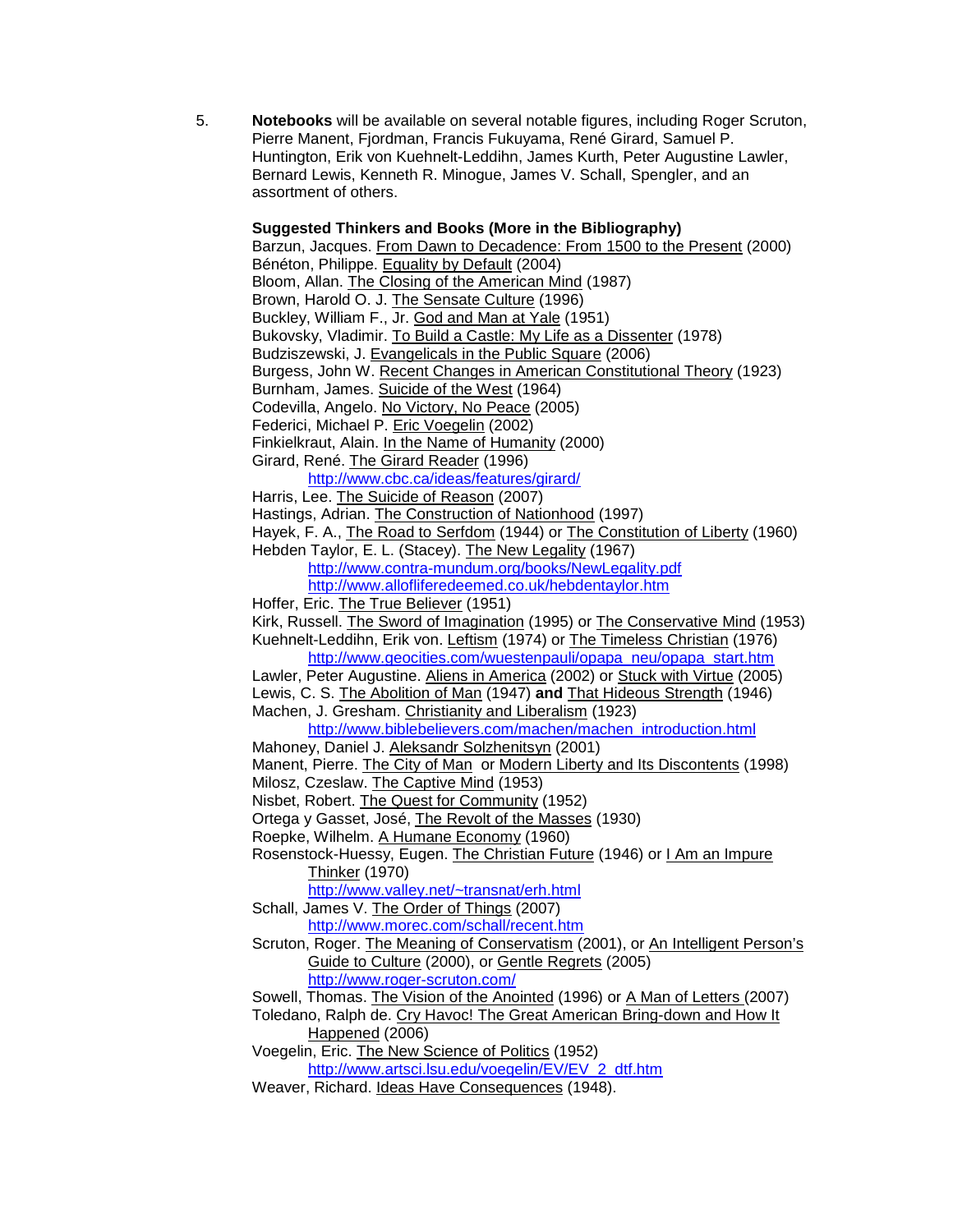- 8. The grading scale is 100-90=A, 89-80=B, 79-70=C, 69-60=D, 59 and below=F.
- **VIII. Attendance** Students are expected to arrive **on time** for every class meeting. Students who are absent due to illness or emergency should notify the professor prior to class or soon afterward. Excused absences include participation in university-sponsored events, serious illness (if accompanied by a physician's note), or a family emergency.

## **IX. Other Policies**

#### **Dress Code**

Students are expected to come to class dressed in a manner consistent with The Liberty Way.

#### **Honor Code**

We, the students, faculty, and staff of Liberty University, have a responsibility to uphold the moral and ethical standards of this institution and personally confront those who do not.

## **Academic Misconduct**

Academic misconduct includes: academic dishonesty, plagiarism, and falsification. See The Liberty Way for specific definitions, penalties, and processes for reporting.

#### **Disability Statement**

Any student with a documented disability may contact the Office of Disability Academic Support (ODAS) in Teacher Education Building-TE 127 in order to make arrangements for an academic accommodation.

#### **DROP/ADD POLICY**

A Fall/Spring course may be dropped without a grade, tuition, and fee charges within the first five days of the semester. From the sixth day until the end of the tenth week, a Fall/Spring course may be withdrawn with a grade of W or WF

## **Classroom Policies**

The inappropriate use of technology, such as cell phones, iPods, laptops, calculators, etc. in the classroom is not tolerated. Other disruptive behavior in the classroom is not tolerated. Students who engage in such misconduct will be subject the penalties and processes as written in the Liberty Way**.**

Food is not permitted. Students who are not in appropriate campus attire will **not** be admitted to class. Caps may not be worn in class.

#### **School Policies**

Plagiarism and Multiple Submissions of Papers:

Plagiarism is a serious offense and utilizing the work of others without proper citation is a clear violation of University policy. However, no clear directive has been established within the Helms School of Government as to the permissibility of a student submitting substantially the same paper to satisfy writing requirements in different courses. Effective spring 2007, any writing assignment required for a Helms School of Government course must be an original composition drafted specifically for the individual course. When a course requirement in an upper division course builds upon a previously researched topic, and the student desires to utilize his/her prior submission as a foundational document for the new course assignment, he/she may bring a copy of the previous paper to the current professor. The professor will review with the student the additional research and writing elements needed to complete the current assignment without violating this policy.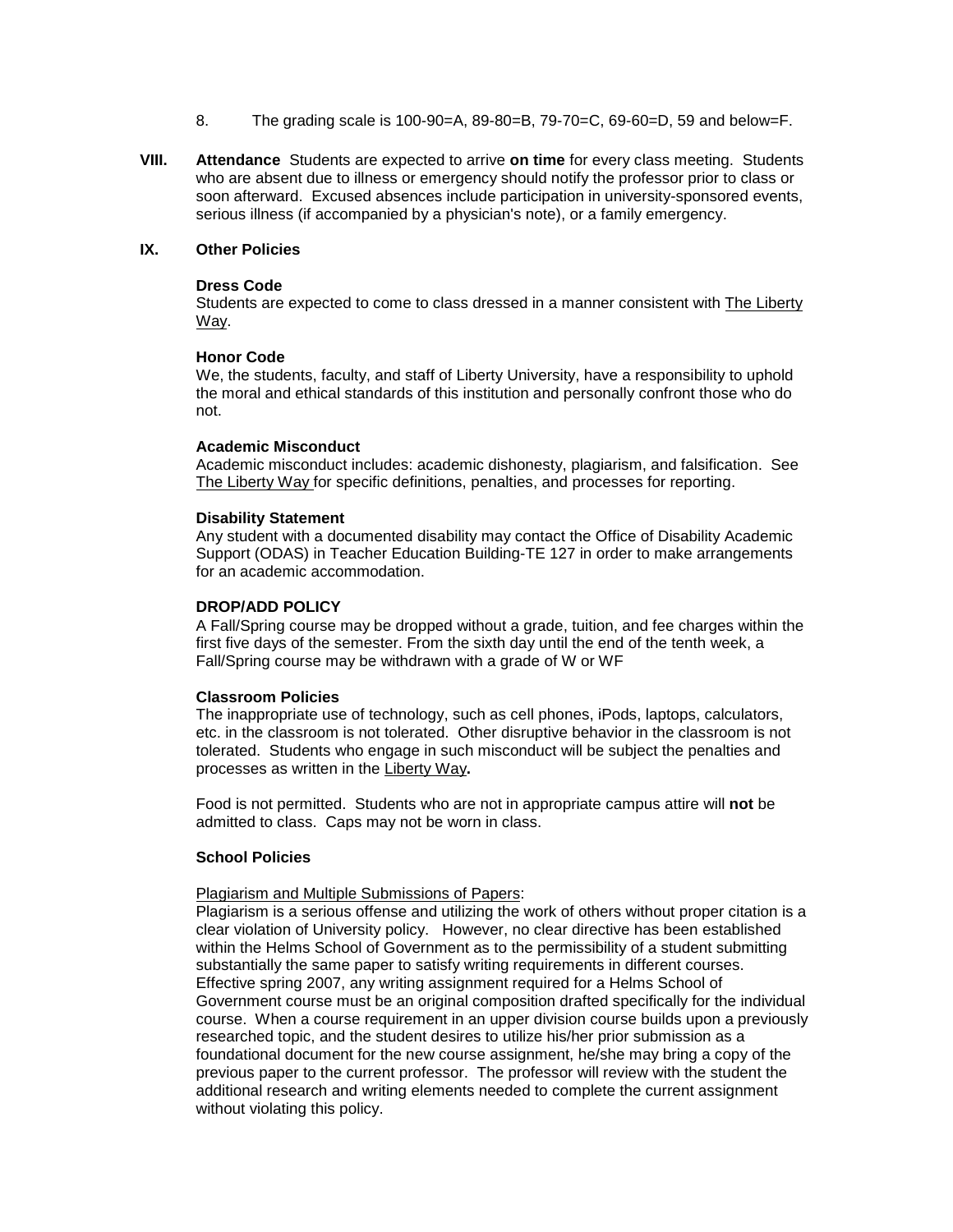Christian Service:

For those students not already involved in Christian Service, see the professor for details and other information if interested.

Disabilities:

Students with a documented disability may contact the Office of Disability Academic Support (ODAS) in TE 127 for arrangements for academic accommodations.

## **CLASS SCHEDULE**

(Subject to Revision)

## **Preliminary Readings**

Before the first day, please read Dorothy Sayers's "The Lost Tools of Learning." Several websites carry it and several books have anthologized it. You may use the following if you wish: [http://www.classicalhomeschooling.com/html/lost\\_tools\\_of\\_learning.html](http://www.classicalhomeschooling.com/html/lost_tools_of_learning.html) Calvin Coolidge found a great teacher, Charles Garman, and later became a great president. His speech, "The Inspiration of the Declaration," given on July 5, 1926, evokes the truths of America's founding. The text is linked immediately below, followed by another teacher's reflections. <http://www.declaration.net/articles/coolige-inspiration-declaration.asp> [http://www.calvin-coolidge.org/html/remarks\\_on\\_independence\\_day.html](http://www.calvin-coolidge.org/html/remarks_on_independence_day.html) On a lighter note, I recommend James V. Schall's "The Patron Saint of Teachers" <http://www.kirkcenter.org/index.php/bookman/article/a-patron-saint-of-teachers/> Along with the Introduction to The Theme Is Freedom, please also read Roger Scruton's "Totalitarian Sentimentality" for its treatment of some substantive themes of this course, <http://spectator.org/archives/2009/12/09/totalitarian-sentimentality> **Collateral: Two Remarkable Centenarians**: Freya von Moltke, Jacques Barzun: <http://www.fembio.org/english/biography.php/woman/biography/freya-graefin-von-moltke> [http://www.newyorker.com/reporting/2007/10/22/071022fa\\_fact\\_krystal?printable=true](http://www.newyorker.com/reporting/2007/10/22/071022fa_fact_krystal?printable=true) January<br>Mon. 18 Mon. 18 E. 1; Philippe Bénéton, "The Alma Mater and the Necktie"<br>Wed. 20 E. 2: Francis Lieber, "Anglican and Gallican Liberty" E. 2; Francis Lieber, "Anglican and Gallican Liberty" Fri. 22 E. 3; Wesley Allen Riddle, "The American Political Tradition;" The Birth of Freedom (DVD) Mon. 25 E. 4; Riddle (cont.); The Birth of Freedom (cont.) Wed. 27 E. 5; Federalist, no. 10<br>Fri. 29 E. 6: FIRST TEST: Eva E. 6; **FIRST TEST**: Evans, 1-3; Lieber, Riddle **February** Mon. 1 E. 7; Federalist, no. 39<br>Wed 3 F 8: Federalist no 51 3 E. 8; Federalist, no. 51 Fri. 5 E. 9; One Nation Under God (DVD) Mon. 8 E. 10; Nation Under God (cont.); Paul Rahe, "Don Corleone, Multiculturalist"<br>Wed. 10 E. 11: Rahe (cont.): **SECOND TEST**: Evans. 4-8 E. 11; Rahe (cont.); **SECOND TEST**: Evans, 4-8 Fri. 12 E. 12; Rahe (cont.) Mon. 15 E. 13; John Hallowell, "The Moral Foundation of Democracy"<br>Wed. 17 E. 14: Hallowell (cont.): Marvin Olasky interviews Mike Adam E. 14; Hallowell (cont.); Marvin Olasky interviews Mike Adams: <http://www.worldmag.com/articles/16076> Fri. 19 E. 15; Hayek: [www.jim.com/hayek.htm](http://www.jim.com/hayek.htm) (Reader's Digest version), [www.mises.org/TRTS.htm;](http://www.mises.org/TRTS.htm) Mon. 22 E. 16; Hayek (cont.); **THIRD TEST**: Evans, 9-12 Wed. 24 E. 17;John Fonte, "Why There Is a Culture War"; **Collateral**: Thomas Sowell (set to lively music) <http://www.youtube.com/watch?v=vaouMZGICcc&feature=fvw> Fri. 26 Fonte (cont.); Daniel J. Elazar, "Recovenanting the American Polity" <http://www.jcpa.org/dje/articles2/recovampol.htm>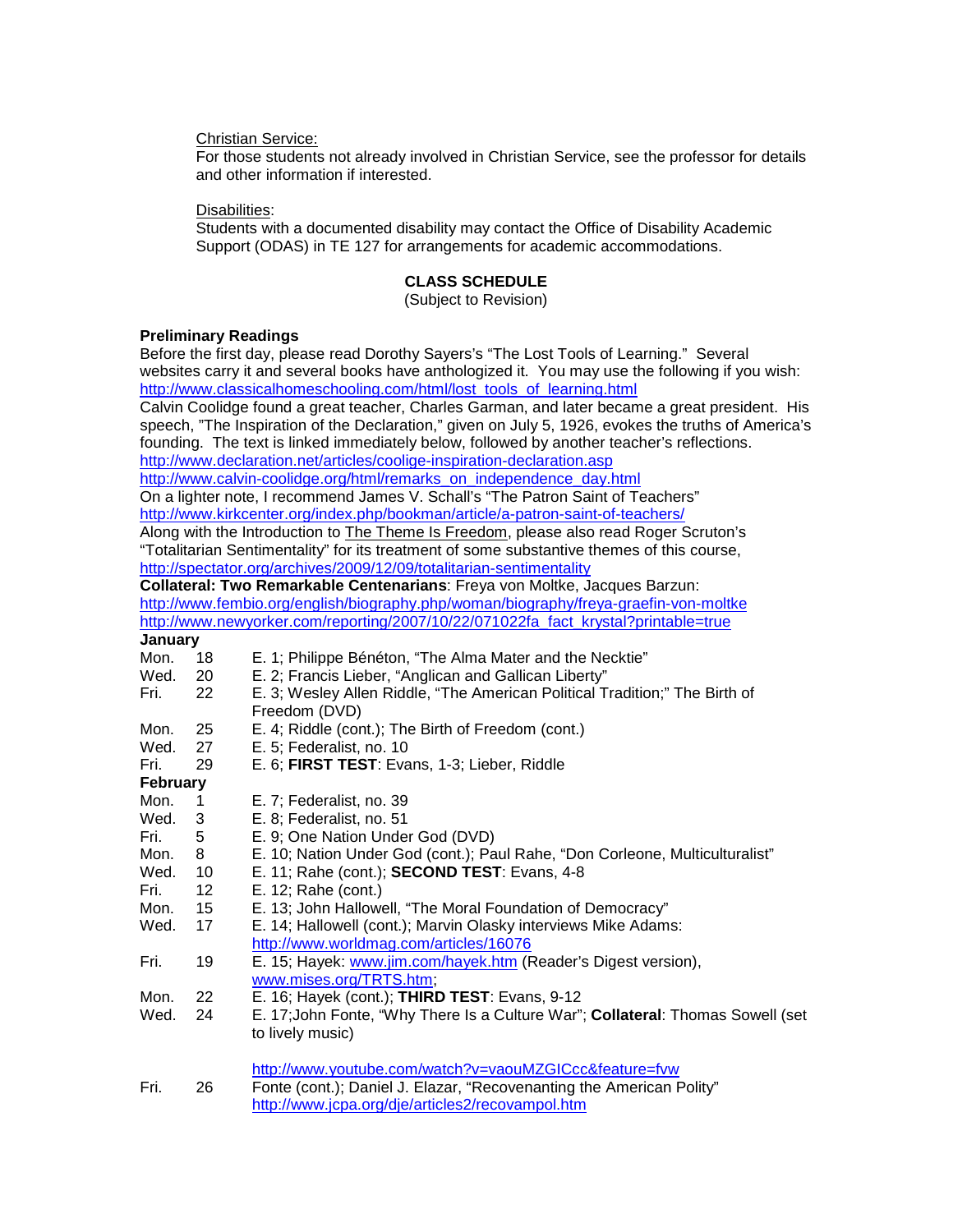| <b>March</b> |                |                                                                                                                                                       |
|--------------|----------------|-------------------------------------------------------------------------------------------------------------------------------------------------------|
| Mon.         | 1              | G. 1; Elazar (cont.)                                                                                                                                  |
| Wed.         | 3              | G. 1; René Girard: The Scapegoat, ch. 1 (workbook)                                                                                                    |
|              |                | La Fontaine: http://www.pbase.com/dlcmh/the_animals_sick_of_the_plague                                                                                |
|              |                | Collateral: "Peace Child" (DVD, 1974)                                                                                                                 |
| Fri.         | 5              | G. 2; S. 13-14; S. FOURTH TEST: E. 13-17, Elazar                                                                                                      |
| Mon.         | 8              | G. 2; Murphey on "Classical Liberalism"                                                                                                               |
|              |                | http://www.dwightmurphey-collectedwritings.info/unpublished/unpub3.htm                                                                                |
|              |                | <b>PAPER TOPIC DUE</b>                                                                                                                                |
| Wed.         | 10             | G. 3; Murphey on "The Varieties of Conservatism;" Spengler:                                                                                           |
|              |                | http://www.firstthings.com/article.php3?id_article=6040                                                                                               |
| Fri.         | 12             | G. 3; Roger Scruton:                                                                                                                                  |
|              |                | http://www.orthodoxytoday.org/articles6/ScrutonConservative.php                                                                                       |
| Mon.         | 15             | <b>SPRING BREAK</b>                                                                                                                                   |
| Wed.         | 17             | <b>SPRING BREAK</b>                                                                                                                                   |
| Fri.         | 19             | <b>SPRING BREAK</b>                                                                                                                                   |
|              |                | http://www.kirkcenter.org/index.php/bookman/                                                                                                          |
| Mon.         | 22             | G. 4; Murphey on "Romanticism;" Robert Kraynak, "Conservatism as the Highest                                                                          |
|              |                | Form of Modernism" http://www.mmisi.org/ir/42_02/kraynak.pdf                                                                                          |
| Wed.         | 24             | G. 4; Roger Scruton, "Rousseau and the Origins of Liberalism" (Handout);<br>FIFTH TEST: G. 1-3; Murphey                                               |
| Fri.         | 26             | G. 5; Murphey on "Socialism;" Rémi Brague interview, "Yellow Ants,'                                                                                   |
|              |                | Fundamentalists, and Cowboys"                                                                                                                         |
|              |                | http://www.clarionreview.org/main/article.php?article_id=38                                                                                           |
| Mon.         | 29             | G. 5; Rod Dreher;                                                                                                                                     |
|              |                | http://blog.beliefnet.com/crunchycon/2008/02/family-and-civilization.html                                                                             |
| Wed.         | 31             | G. 6; Ralph de Toledano (Handout)                                                                                                                     |
|              |                | FIRST ESSAY AND SHORT ANSWER TEST: Sayers, Girard, Hallowell and                                                                                      |
|              |                | Comparisons, Hayek and Comparisons, C. Classical Liberalism, Conservatism,                                                                            |
|              |                | Scruton                                                                                                                                               |
| <b>April</b> |                |                                                                                                                                                       |
| Fri.         | 1              | G. 6-7; Murphey on "National Socialism;" Wilhelm Roepke, "Robbing Peter to                                                                            |
|              |                | Pay Paul" (Handout)                                                                                                                                   |
| Mon.         | 4              | <b>EASTER</b>                                                                                                                                         |
| Wed.         | 6              | G. 7; Gene Veith on Fascism (Handout)                                                                                                                 |
| Fri.         | 9              | G. 8 (pp. 237-45, 257-66, 275-82); Murphey on "Modern Liberalism; SIXTH                                                                               |
|              |                | TEST: G. 4-6; Murphey                                                                                                                                 |
| Mon.         | 12             | G. 8; James Hitchcock: http://www.freerepublic.com/focus/f-news/1094110/posts                                                                         |
| Wed.         | 14             | <b>ASSESSMENT DAY</b>                                                                                                                                 |
| Fri.         | 16             | G. 9 (pp. 284-98, 302-312, 317-19); Murray N. Rothbard                                                                                                |
|              |                | http://mises.org/story/3490                                                                                                                           |
| Mon.         | 19             | G. 10; Robert P. George                                                                                                                               |
| Wed.         |                | http://www.firstthings.com/article.php3?id article=6101                                                                                               |
|              | 21             | G. 10-11; Spengler: http://www.atimes.com/atimes/Front_Page/JB12Aa02.html<br>Lee Harris: http://www.hoover.org/publications/policyreview/3459646.html |
| Fri.         | 22             | G. 11; Walter Laqueur                                                                                                                                 |
|              |                | http://blog.oup.com/2006/10/the_origins_of_2/                                                                                                         |
| Mon.         | 25             | James Kurth, "Called to Order" and Lee Harris, Suicide of Reason, pp. 228-37                                                                          |
|              |                | http://www.the-american-interest.com/article.cfm?piece=295                                                                                            |
| Wed.         | 27             | G. 12; Roger Scruton, "A Righter Shade of Green" (Handout); John R. Christy,                                                                          |
|              |                | "What We Don't Know About Climate Change" (Handout)                                                                                                   |
| Fri.         | 29             | G. 13; Kenneth Minogue [21]: http://www.ejfi.org/Civilization/Civilization-16.htm                                                                     |
|              |                | Jean Bethke Elshtain:                                                                                                                                 |
|              |                | http://www.homileticsonline.com/subscriber/interviews/elshtain.asp                                                                                    |
| May          |                |                                                                                                                                                       |
| Mon.         | $\overline{2}$ | G. 14; John Fonte;                                                                                                                                    |